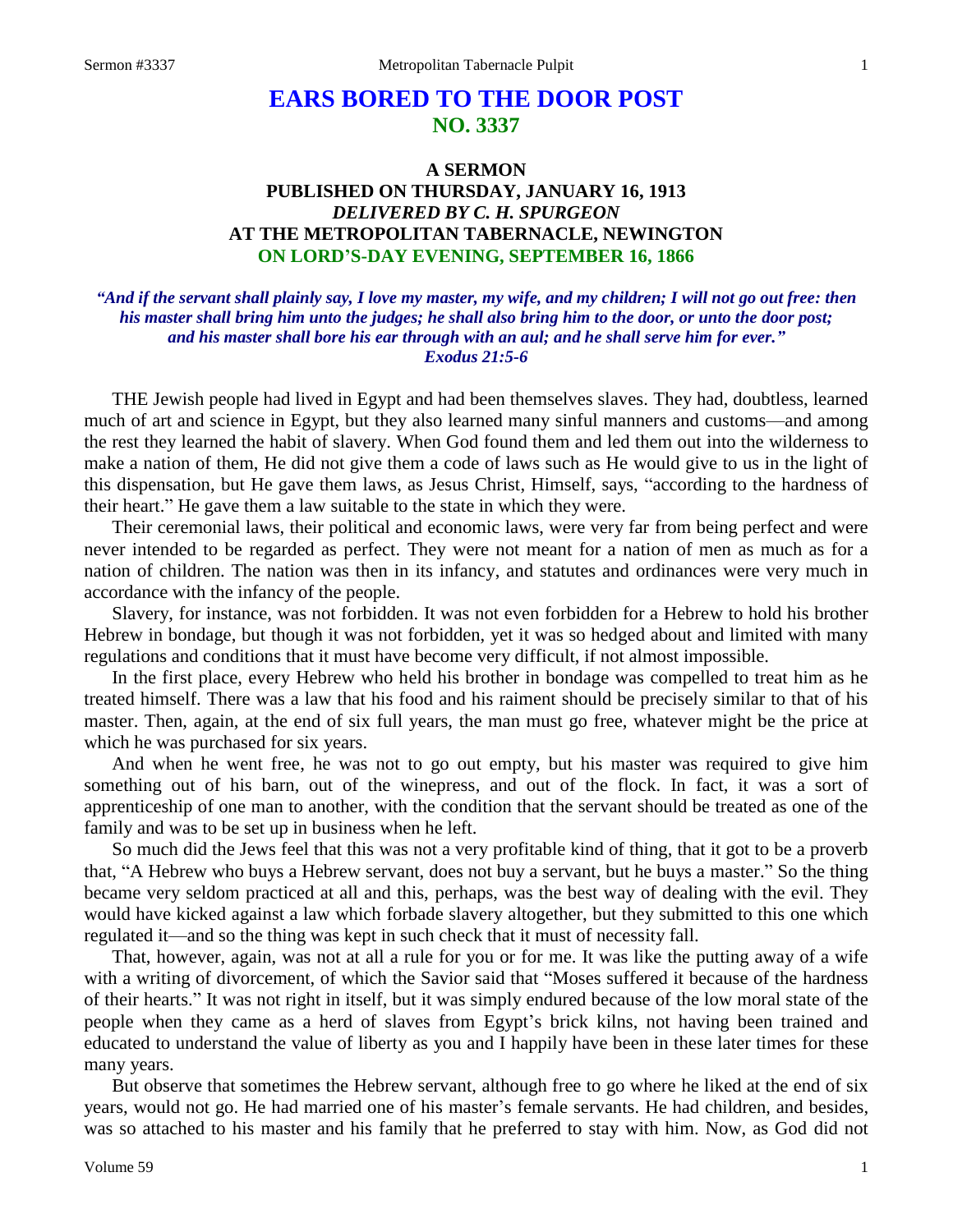wish the people to love slavery, but would teach them the nobility of liberty, He made this ordinance that a man's wish to remain in servitude should be attested by a somewhat painful rite, and He made it a law that this rite should be administered to him in public before the judges.

Lest a master should say the servant wished to be with him and then bored his ears by main force, and so ensured his perpetual service, it was commanded that this boring of the ears should always be done in public before witnesses and the judges. An awl was taken, and the man's ears were fastened to the door post, and then forever after he must remain, though he might change his mind, since he had once deliberately chosen it, to serve his master.

Leaving, however, this outline of the meaning of this picturesque ceremony, I now want to use the passage in its spiritual meaning.

First, I shall have to remind you that in Psalm 40, *our Savior speaks of Himself as having had His*  ears bored. Did you notice the expression in the 40<sup>th</sup> Psalm, "Sacrifice and offering thou didst not desire: *mine ears hast thou opened.*" The Hebrew says, "*Mine ears hast thou digged.*" Christ's ears, then, were pierced so that He might from His own voluntary choice be the servant of God for evermore.

When I have spoken a little upon that, I want to speak of *some professed servants of God who have never had their ears bored.* And then, in the third place, *I want to go into this business of boring some of your ears*, and I have no doubt there are many here who have had their ears bored in days gone by and who will be glad to renew the rite afresh tonight by consecrating themselves again unto their Master. First, we have to speak—

#### **I.** OF THE SAVIOR HAVING HAD HIS EARS BORED.

One would not have dared to apply this to Him if He had not instructed His servant David, by the Holy Ghost, to apply it to Himself. "Mine ears," says He, "hast thou opened." Oh, wonder of wonders! That the King of kings should thus come to be the servant of servants—that He who is "God over all, blessed forever" and who thinks it not robbery to be equal with God, should take upon Himself the form of a servant and be made in the likeness of sinful flesh and being found in fashion as a man, should become obedient unto death, even the death of the cross!

Our Savior's first appearance here, was in the servant's place. He was the son of a carpenter and He was laid in a manger. When He comes forward to begin His active life at thirty that life is one continual service. They would have made Him a king, but He preferred to remain the servant of all. You see this from the first to the last of His earthly life, for even in view of the cross He took a towel and girded Himself, and then a basin, and showing He was a servant still, He washed His disciples' feet.

He was a servant still when He was led as a sheep to the slaughter, and as the last act of obedience that was possible, He bows His head and says, "Not my will, but thine be done," and He yielded up the ghost. Our blessed Lord might have broken free from the servitude whenever He pleased. He claims this for Himself, that He was voluntarily a servant, and especially that His obedience and sacrifice unto death were His absolutely willing offering. He says of His life, "No man taketh it from me, but I lay it down of myself: I have power to lay down my life, and I have power to take it up again."

He could have gone out free if He would. That host that came to seize Him in the garden would have been no more able to take Him than the Philistines were able to take Samson when he snapped the green withes. He did but speak to them and they fell backwards, and this proved how powerful He was to have delivered Himself.

And when He was before Pilate, He might even then have escaped. Did He not say, "Thou couldest have had no power against me if it had not been given thee from above"? And even on the cross when they said, "If he be the Son of God let him come down from the cross," He might have leaped in one tremendous stride into the midst of His foes and smitten them with lightning flashes from those fearful eyes. He might have shaken the earth and removed heaven rather than have died, if so it had been His will.

But He had given His ear to be bored and He remained His Father's servant even unto death. Willingly, without a struggle, this victim was laid upon the altar. Like the passive lamb, which starts not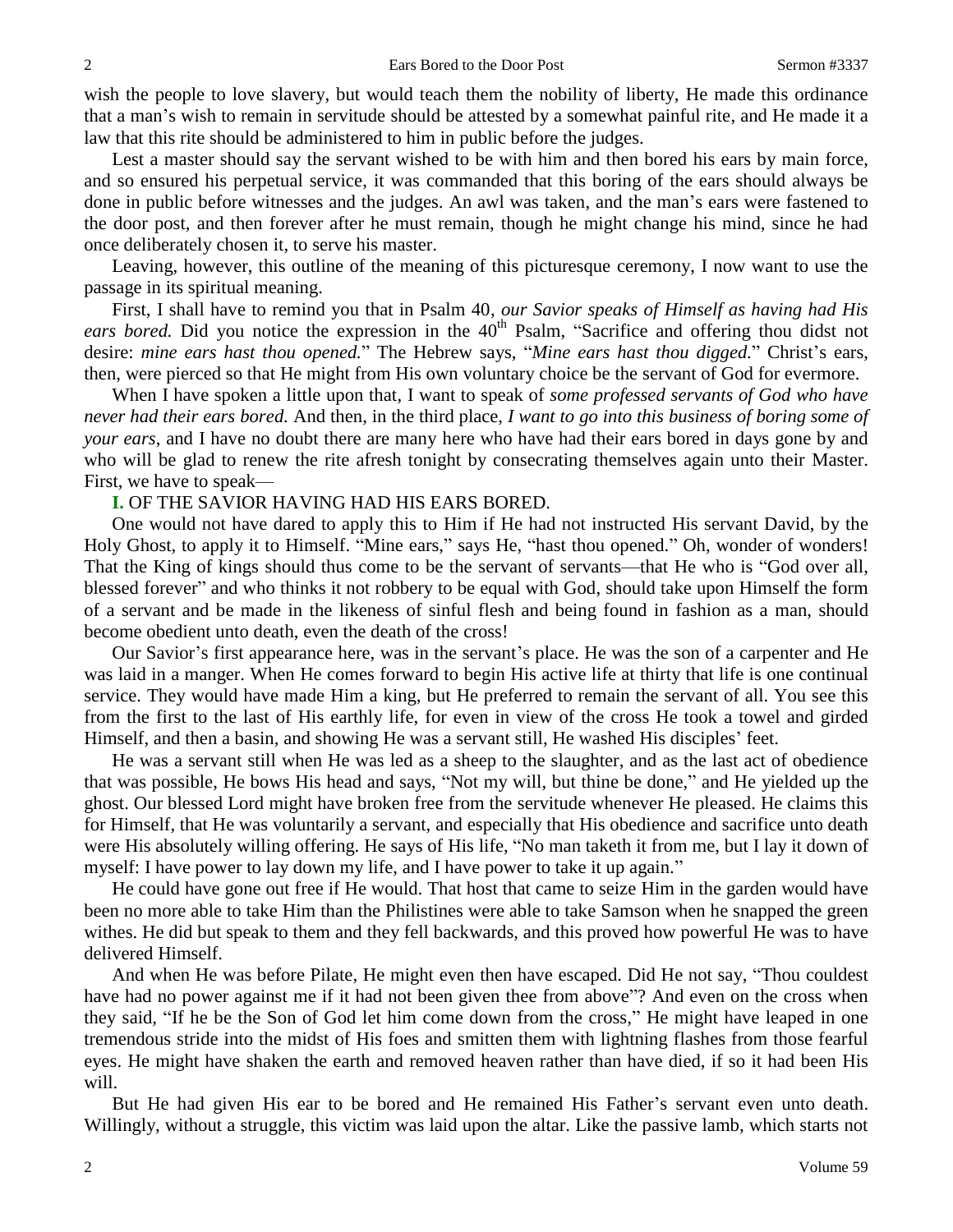even when the knife is thrust into it, the Savior gave Himself as a sacrifice for the sins of the people, and to the full was the servant of His Father.

This is very delightful for us to think upon, especially when we remember that *our Savior wears the print of the opened ear still.* Still is He in heaven and there—

#### *"Looks like a Lamb that has been slain And wears His priesthood still."*

For your sake He does not hold His peace, and for Jerusalem's sake He does not rest, but still continues to accomplish His Father's good pleasure, interceding still for His saints, and waiting until the time shall come when He shall take His great power and reign, and the number of His elect shall be accomplished. Still is He the servant of God and the friend of man—His opened hands, His side and feet bearing the marks that like the scar in the ear of the Jewish slave made Him to be recognized as a slave forever.

So is He our friend and His Father's servant, eternally. Brethren and sisters, there is this to be said, which ought to endear the Savior to you and to me—that *His only motive for so having His ears bored, or digged, was His love.* What says the servant in the text? "I love my master: I love my wife: I love my children." This is what our Servant-Savior said.

He loved His God—never man loved God as Christ did. As God, He loved infinitely Him who is one with Him, even His Father, and as perfect man, He loved God with all His heart, and soul, and strength. He had voluntarily become a servant and He loved His Master. And He also loved His spouse. Oh, there was little in her to love, but He thought much of her, and does think much of her now. The church is His bride and He sees her—

> *"Not as she stood in Adam's fall, When sin and ruin covered all; But as she'll stand another day Fairer than sun's meridian ray."*

He saw His character reflected in her, He saw her as what she is to be when she is perfect through the Spirit, and He loved her, oh, with such a perfect, all-constraining love, and said—

> *"For her I'll go Through all the depths of sin and woe; And on the cross will even dare, The dreadful weight of wrath to bear."*

He found His spouse in the mire. He brought her up out of it. He found her in poverty and He became poor for her sake. He found her in rags and He stripped Himself to clothe her. He found her condemned and He was condemned for her acquittal. He found her on earth, He came from heaven to bring her up from earth, that she might be with Him where He is in heaven forever.

Then I love the last word, "I love my children." That may be laid hold of by each one of us, for as He is "the everlasting Father," every believer may regard himself or herself as His child. And He loves each one. He could die, but He could not deny His people. He could leave heaven, but could never abandon us. He could not be content to be glorified unless, too, His people were.

He dared not be satisfied to sit upon a throne, whilst they might be cast into hell, but He could come down and bring them near to Himself by stooping as low as they had become. Let us bless Him! Let us tonight in our hearts extol this blessed servant of God, who though King of kings had His ears opened because He loved His master, He loved His spouse, and He loved His children, and has therefore become their servant forever.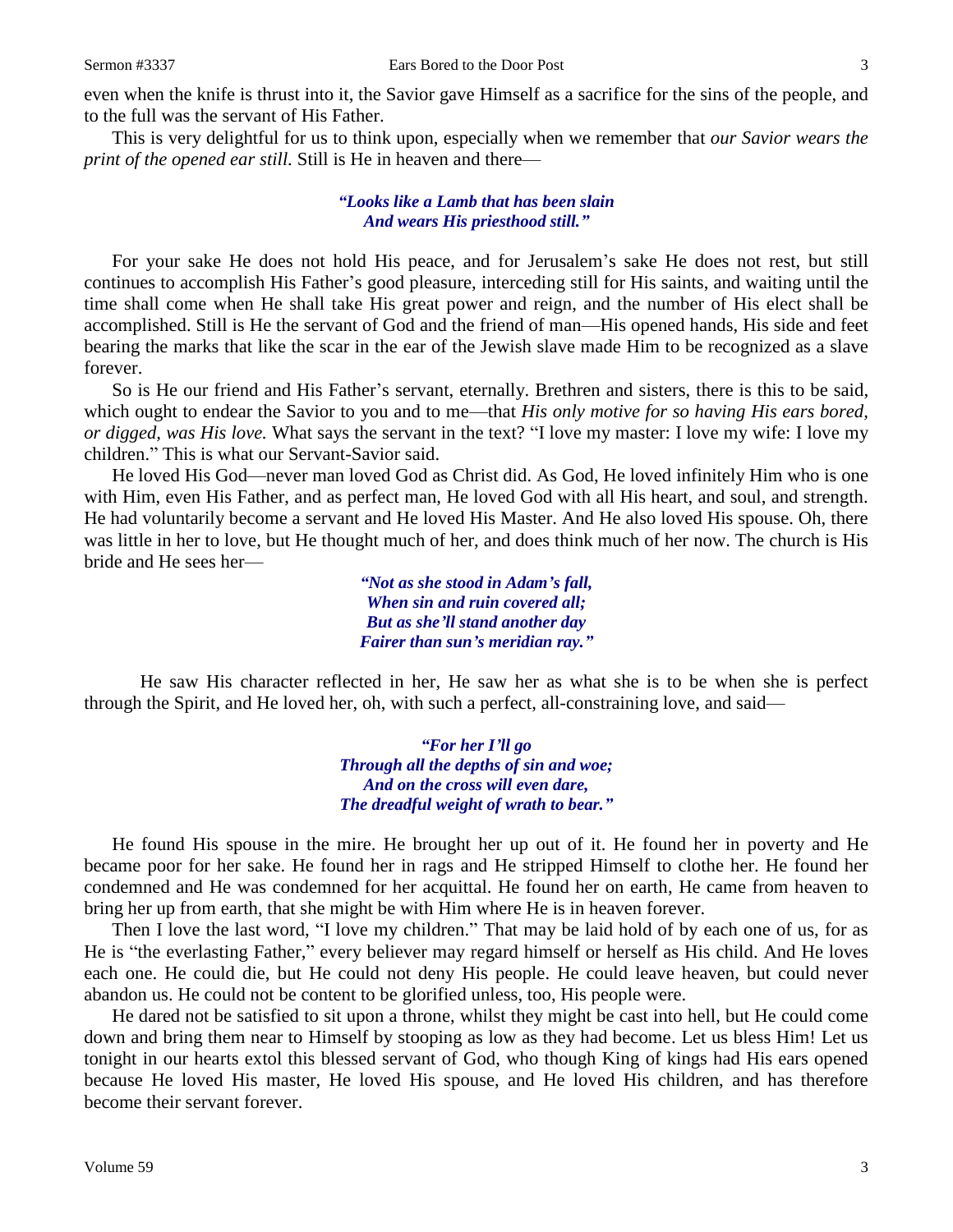Now I thought, when I was turning over this in my mind, that perhaps some troubled conscience here might get comfort out of it, that perhaps someone might say, "Oh, well, if Jesus Christ has so given Himself up to be the Savior of sinners that He will never give up the work, then perhaps He will save me."

You know what is meant by nailing the flag to the mast. It means that the man means to fight it out. Jesus Christ has, so to speak, nailed the flag of mercy to the masthead and He will fight it out with the devil. Yes, He will save the meanest of His people. He has given Himself up heart and soul to be the Savior of sinners. It is His business and He will never give it up.

So long as there is an unsaved sinner, Christ will be seeking him. So long as this world has sinners in it, it will be a hunting ground for this glorious Nimrod, this "mighty hunter before the LORD," who has come to seek out poor wondering souls and bring them to Himself. "He is able to save unto the uttermost all them that come unto God by him, seeing he ever liveth to make intercession for us." His ears being bored for this work, the work of intercession will be His as long as He lives. We will now pass from that to remark, in the second place—

**II.** THAT EVERY GENUINE SERVANT OF GOD IS ONE WHO WOULD NOT ACCEPT HIS LIBERTY, OR LEAVE OFF BEING THE SERVANT OF GOD, IF HE COULD.

He has had his ears bored, and he means to be, and must be, a servant of God as long as ever he lives. There are, however, a great many professors of whom we are going to speak to you, and a great many other men in the world, too, who have never had their ears bored to be God's servants at all. There are some, in the first place, who hate the very thought of being God's *servant.* 

"Serve God!" says one, "who is He? Who is JEHOVAH that I should obey Him?" The mass of men are of Pharaoh's mind—they are not going to obey God—they think they are their own masters. I do not believe there ever was a man who was his own master, but that every man has a master of some kind or other.

How many men whose master is money—and if money orders them to do anything, however outrageous—they would at once do it to obtain the money. No matter how dirty the trick might be, there are some men who would do it if it promised profit to them, and they would not be found out. No matter though they were to half starve themselves and lose comfort in their houses, how many there are who would suffer much, if they might but gain gold. Mammon is their master.

Some take pleasure to be their master, and pleasure is a very hard master indeed, for the pleasures of sin, though they seem to be cheap, are always dearly bought. A man never gets his penny's worth for his penny when he goes into the lusts of the flesh. There whatsoever he gets he has to pay back again—in his own flesh and bones shall he have to pay back every drachma of joy that he wins by unhallowed lust!

But oh, how men will bend their necks to gods many and lords many rather than serve JEHOVAH! As for the God that made them, many never think of Him, and many never think of Him but to mention His name in ribald jest or oath, or to despise His authority.

Ah, sinner, God knows how to deal with such as you are, for if you sin with Pharaoh you shall perish with Pharaoh. If you say, "I will not serve God," God will take care to make you a monument of His justice, if you will not be a trophy of His grace. "For this purpose," said He to Pharaoh, "have I raised thee up, that I might show my power in thee," and if God does not show His love in you, He will show His power by bringing you down one of these days, till you shall loathe the things you once loved, and curse the day in which you dared to think yourselves wiser than God.

When a creature is out at elbows with its creator, depend upon it, it is also out at elbows with itself. Things can never go along well when the wheel of our hearts does not cog with the wheel of God's heart. We must come down to God's will if we would rise up to happiness and peace.

But there are many who profess to be the servants of God but who have not had their ears bored and this is proved by the fact that some of them go out from us after a time. Oh, it is a thing the most vexatious beneath the skies—it is the plague of the church, and it is the minister's nightmare and specter—that there should be so many hollow professors who, nevertheless, are able to maintain a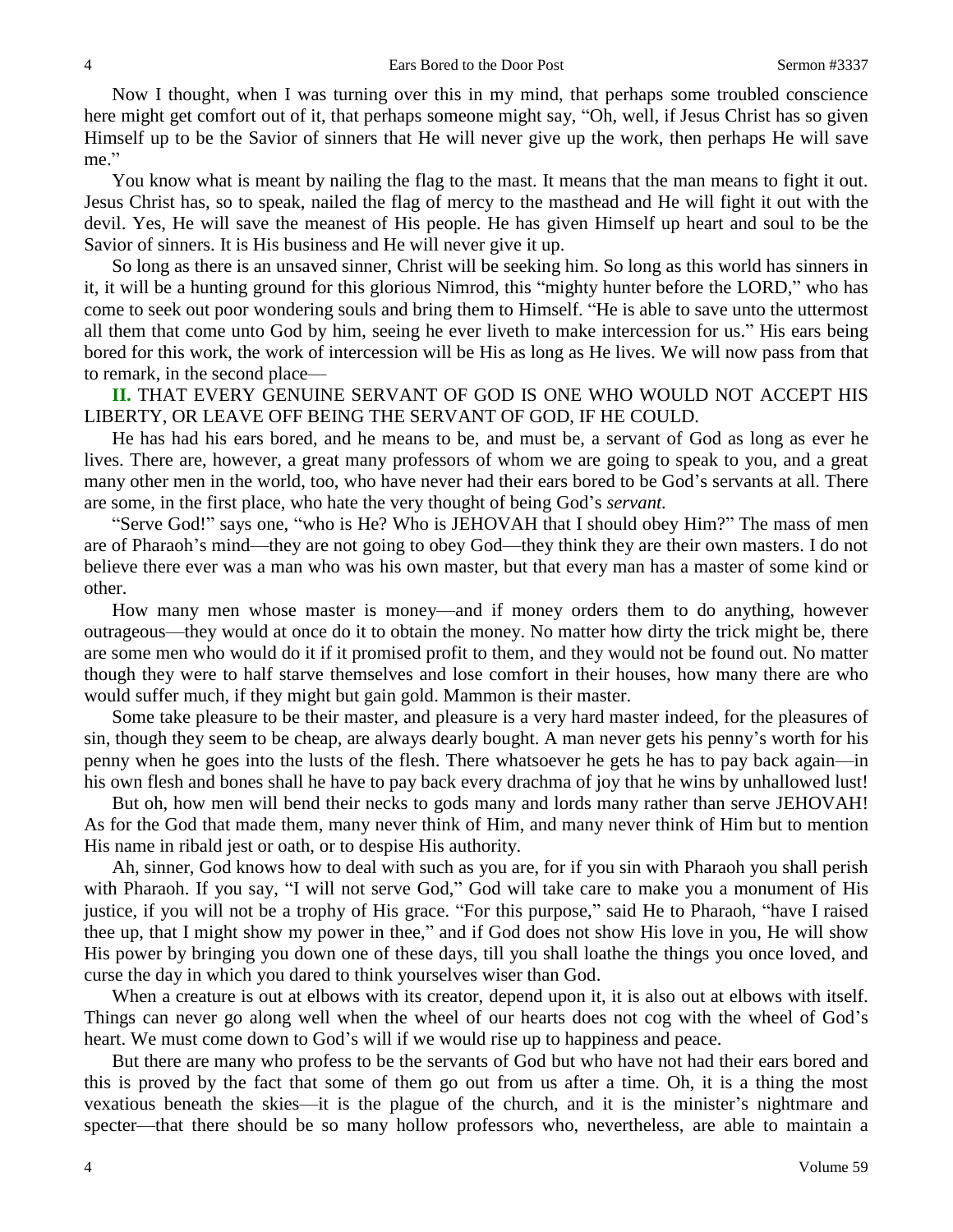whitewashed profession for so many years. Truly, it is but a poor test of Christianity to walk uprightly in appearance for ten or even twenty years, for there are inventions nowadays by which counterfeits may be brought to such perfection that you can scarcely tell them from the pure gold.

Through many a crucible will the false thing go and not betray its falseness until at last there comes a discovering hour—and then woe to the church of God, but most of all, woe to the man who duped that church and misled those who trusted him! I am inclined to say to every one of you, "Do not be too sure—do search yourself."

I am inclined, most of all, to say it to myself. I do so like to read a sermon sometimes—for I do not often hear one—that seems to give me a ring down upon the counter. You know I am often afraid of the jingle, whether it will sound like true gold or not, but it is a good thing to get a ring. A preacher with a soft and mealy mouth is but of little service to a Christian, but the man who sets forth plain and unpalatable truth often comforts him, because he is able to say, "Well, I can stand this searching truth," and then he goes away satisfied that things are right with God.

Do try yourselves, dear friends, do try yourselves constantly, and ask the Lord to search you, and come afresh to the blood of Jesus lest you should be mistaken. There was an apostle who turned out to be a Judas—many a minister has been a deceiver. Many a church member and many a church officer, too, has been nothing but a whitewashed sepulcher full of bones and rottenness. Take care, dear hearer, lest your lot should be the same.

Then there are others who make a very fine profession, who are even worse, if possible, than these, for *they are religious and irreligious, too.* I know some of you can carry a hymnbook in your pockets and a songbook, too. You can come here, I daresay, on Sunday evenings and drop in on a weeknight, but there are some other places of very doubtful reputation which know you, too. Oh, yes! I know some who have said, "Well, I must give up my seat there, because I cannot give up the other, for the preacher does give it to me so severely."

Ah, how the preacher wishes he could give it to you more severely still, for of all classes of men that should excite our sorrow and our pity, it is the men who are able to stand the Gospel and yet go on in their sins. Why, I have known professors in the country who would stand up in the singing pew, or sit near, who did not know what time of night they came home on Saturday from market.

And we know there are not a few people who can drink the cup of the Lord and deep draughts of the cup of the devil, too. Who will sing well when they are here, but will also sing a roaring good song at a public dinner. Jolly fellows! They are not very particular, but they had better be, or else they will find their lot at last particularly severe, for surely none shall so deserve the wrath of God as those who knew better.

As I heard a poor soul say the other day, "Ah, sir, I sinned in the light," and say it with a broken heart, too, I hope, I thought. What a thing to be forced to say! Some of you, I hope, will be forced to say it. You have sinned knowing that you were sinning, sinned knowing the penalty of sin, sinned knowing something about better things, too.

Yet have you gone like a dog to his vomit—vomited on Sunday, but have gone back to it on Monday—and like the sow that was washed on the Sabbath have gone back to wallow in the mire for six days! God have mercy upon some of you! I would that in His mercy He would come and make you keep close to what you profess—and to be no longer halting between two opinions, but have your ears bored to be the servants of God forever—and not the slaves of sin.

I think I might make out a pretty long list of people of this sort, but I shall only mention one class. There is a great number of young men and a greater number of young women who attend this place and we are delighted to see you, dear friends. May your numbers never grow less, for we love you and we desire to bless God that so many of you have been converted.

But I am always fearful about some of you young people lest your religion should in any way depend upon any sort of excitement, or your happening to be connected with a really quickened and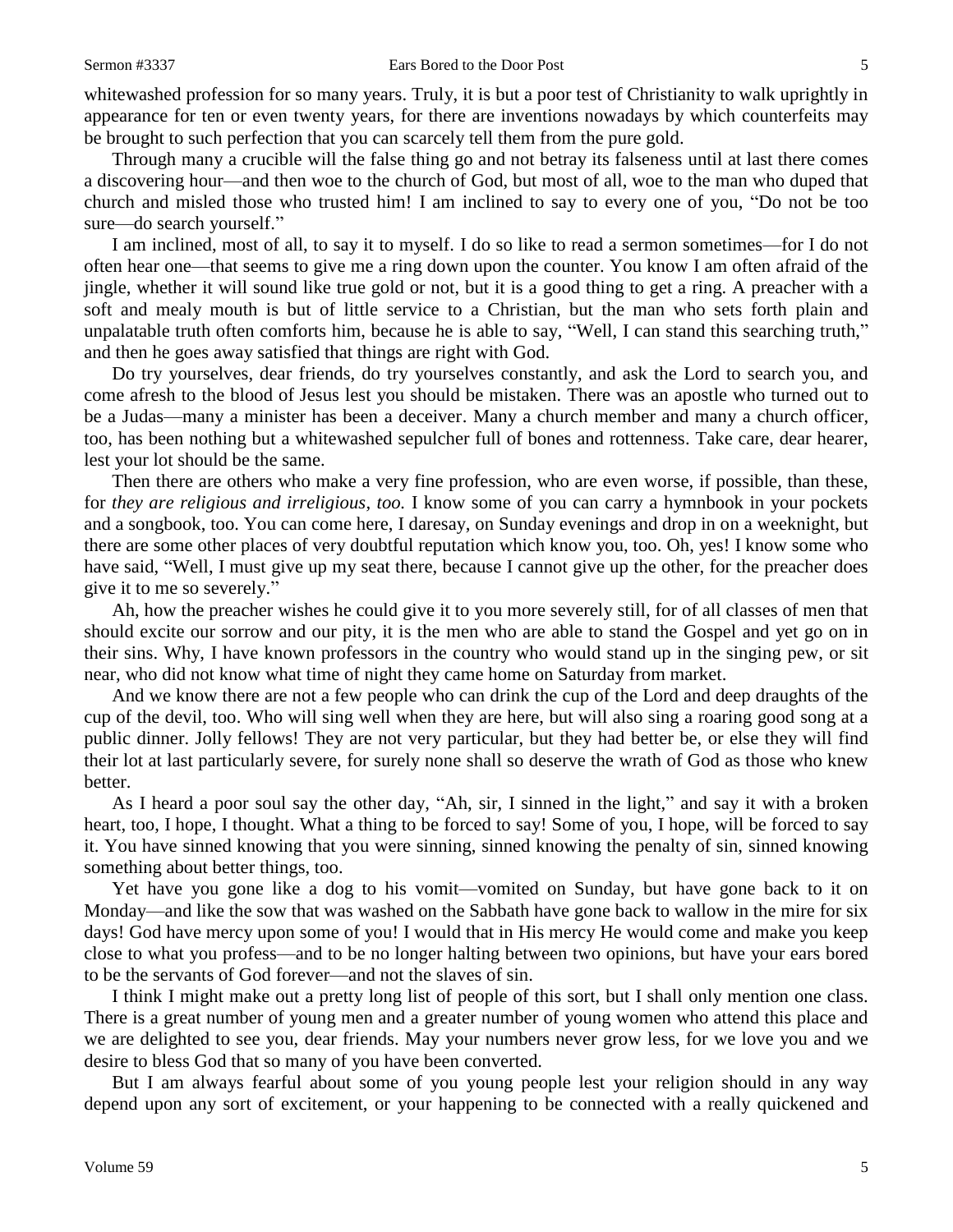living church, or happening to be in such an earnest class, as some of our classes are, or because you attend upon the ministry in this place.

I do know some who, when they get away into the country, where perhaps the minister is not much more than half alive, they grow cold, and by-and-by, and especially if they happen to get married, then the zeal which once fired them quite subsides. Now remember that the religion that depends upon any man, whoever he may be, or upon any woman, or that rests at all upon the company you have to keep, is not genuine religion at all. For our religion ought to maintain, and will maintain, its vitality at least, if not its constant health, be you cast into whatever circumstances you may be.

Some of you young women, perhaps, are going out to service where there are ungodly masters. Now you will know whether your grace is real or not. Some of you young men are apprenticed or obliged to go into situations where you are constantly in the midst of those who chaff you and jeer you—now we shall know what stuff you are made of. Now we shall see whether you are only stony-ground hearers, or whether there is real depth of earth in you, for if there is no depth of earth, you will soon wither away. But if your conversion was a genuine one, we defy all the wicked men on earth and all the devils in hell to destroy it, for what God has done none can undo, but what comes from man and not from the Spirit of God, depend upon it, will be of no use to you in the day of judgment.

Thus there are many servants in God's house who are only there a little while and who go out at the end of their six years. But now I am going to talk to—

**III.** THOSE WHO HAVE HAD THEIR EARS BORED.

First, *I shall bring out the awls.* Genuine Christians have had their ears bored, that is to say, they are such Christians that they could not be anything else, and when they have their choice—and they do have it every day, for temptation gives them many an opportunity—they will not go out, but are obliged to remain the servants of God.

I am now going to tell you some of the awls with which God has bored their ears. Christian, you have had your ear bored. What was one of the things that did it? I think it was *past mercies.* Forsake the Lord Jesus Christ! How can I? He loved me—bought me.

#### *"He saw me ruined in the fall, He loved me, notwithstanding all."*

Some of us were in great distress and Christ gave us peace—we were ready to destroy ourselves and He gave us joy and liberty—and since that day He has led us into green pastures and beside still waters, and we have been a happy people. He has supplied us night and day. We cannot leave Him. We cannot leave Him!

He has bored our ears, His infinite mercy in the past has fastened us to His door post. We dare not leave Him—we would not if we could. Do not many of you feel that the verse of the hymn is the real truth—

#### *"A very wretch, Lord, I should prove, Had I no love to Thee"?*

We owe our gracious Master so much that our ears are bored and we cannot leave Him. Imagine you see Ignatius standing up in the amphitheater when he is told that if he will curse Christ he shall escape, and he says, "How can I curse Him? He has never done me a displeasure!" So with us. He has never done us ill. We cannot but speak well of His name and cling to Him.

But I think our ears are bored, also, *by a sense of our present helplessness.* You say, "Go from Him! Ah, but where to?" We cannot do without Him. You tell us to do without Christ! As well tell the helpless baby that is hanging on its mother's breast to leave its mother, but we are more helpless than that infant—there is nothing but death lying before us if we leave Him.

Brethren and sisters, what could you and I do the next hour if we had no Savior to depend upon, none of His grace to keep us from sin, and none of His love to comfort us in affliction? We would be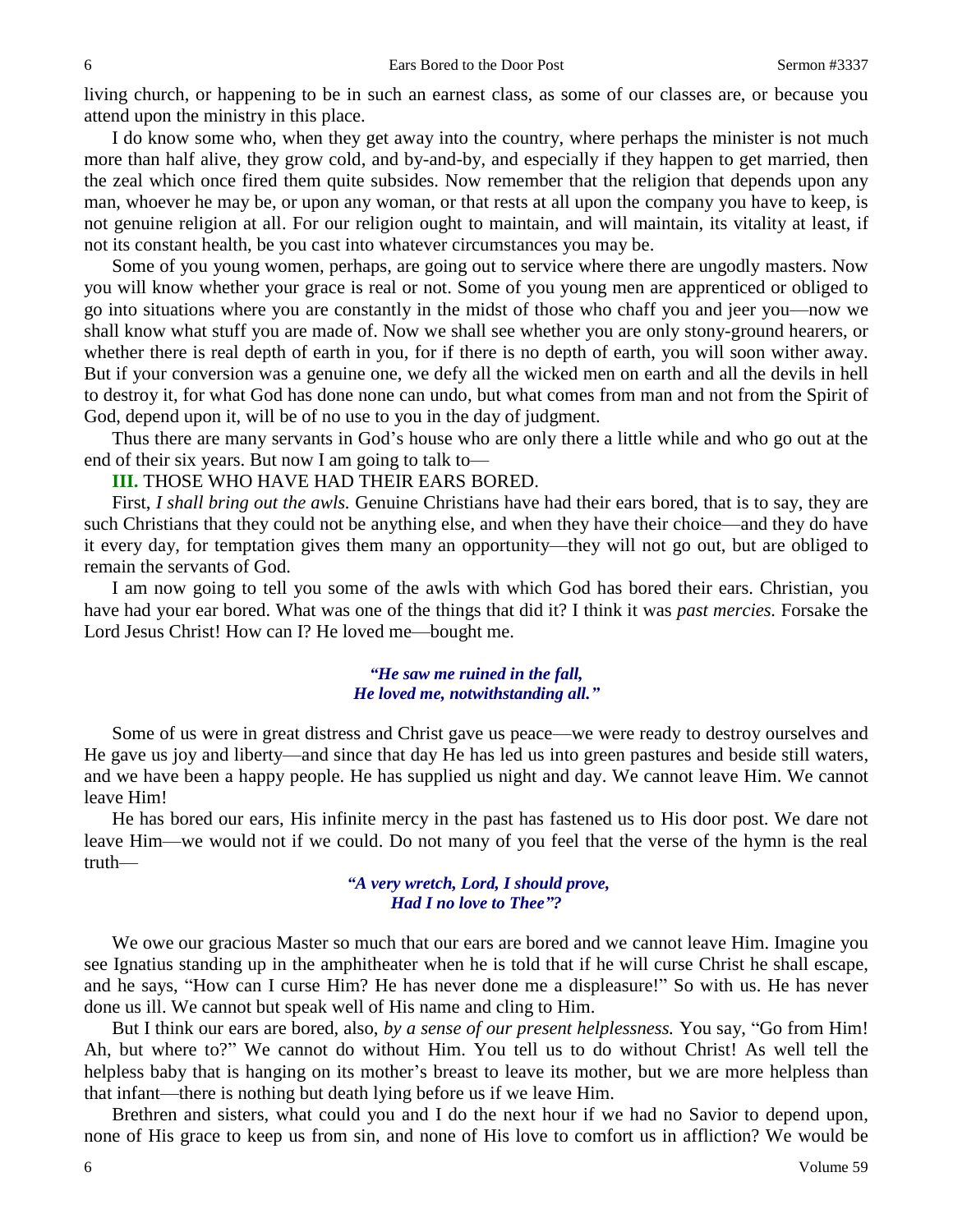utterly ruined! Go from Him! Ask the young husband to forsake his spouse. Ask you the man who has hunted after gold and won it to throw away his treasure. But as for us, we cannot leave our spouse, nor forsake our divine treasure. Now have we found contentment. Now have we got all that our souls can wish for. Jesus, never can we leave You! What could we do without You?

#### *"To whom or whither could we go If we should turn from Thee?"*

That is the second awl with which to bore our ears.

Then there is a third awl. Leave Him! How can we, *when we think about the future?* We expect between now and getting to heaven a great many storms—and what could we do without the Captain and Pilot of souls? We know there are many giants to fight and dragons to kill—and what could we do without our soul's Greatheart to be our champion and protector? There are many arrows flying and what could we do without our shield? We could not leave our castle and high tower, or if we did, what might not happen to us? Every ill certainly would, if we forsook Him. The past, the present, and the future are all like sharp awls to bore right through our ears and fasten us to Christ.

Leave Him! Why, *the joy He gives us, the satisfaction, the delight,* make it impossible for us to leave Him. Can a bride forget her ornaments? Can it be possible for a nation to put away its gods? Can a mother forget her child? All these things might be, but we cannot forget Him who is all in all to us. Once get the flavor of Christ in your mouth and you will never be satisfied with anything short of Him. Drink water from the well of Bethlehem and you will be like David—you will say of it again and again—"Oh, that one would give me a drink of the water of the well." "My heart is fixed," said David, "my heart is fixed."

Some people's hearts are flying about like feathers in the air. Whichever way the wind blows they blow, but "my heart is fixed." Christ has driven four nails right through it and fastened it to His cross. The spear has gone through my inmost soul—I have no other love but Him and I must love Him as long as I live." Thus can the Christian speak. The joy which Jesus gives him is the awl that has pierced his ear.

And then, dear friends, is there not another reason, and a very strong one, namely, *our hope forever*? Leave Christ! Why, then we would have to leave heaven and its felicity. We are expecting. We sometimes hear of people who have "great expectations." Yes, believers have great expectations. We are not watching for dead men's shoes, but we are looking for the golden sandals that they wear in the land of the living.

We are not expecting the legacies of earthly relatives, but we are expecting the blessed legacy which Christ has left to all His people—to be with Him where He is. Yes, the son of poverty is expecting one of the many mansions. The child of tribulation is expecting to have every tear wiped away from his eye. We are expecting to hear it said, "Well done, good and faithful servant: enter thou into the joy of thy Lord." Give up Christ? No, the thought of heaven bores our ear yet again. We cannot give Him up. We must still cling to Him because "we have respect unto the recompense of the reward."

Now all of these awls are sharp ones, but I do not suppose they have pierced some of you. If, however, any of you have ever felt them piercing your ears, I am sure you felt very happy, whilst the boring was going on—and may you be pierced by them, yet again and again.

Thus, then, I have shown you the awls, but I cannot pierce your ears. The text forbids me, for it says, "*The master was to pierce the servant's ear.*" Yes, there is no man can bind a soul to Christ, but Christ Himself must do it. There is such a struggle in men's hearts against Christ that only the High Priest, who knows how to bind the sacrifice, can ever cast the cords of love around us and to His altar bind us fast.

If, dear friends, you are afraid of backsliding, if you are afraid you should grow cold and turn aside from your Master, bore your ears again tonight. Ask Him to open the scars afresh and let you feel it until you can have no doubt that it is there. That sweet sermon by Mr. Lewis some of you have never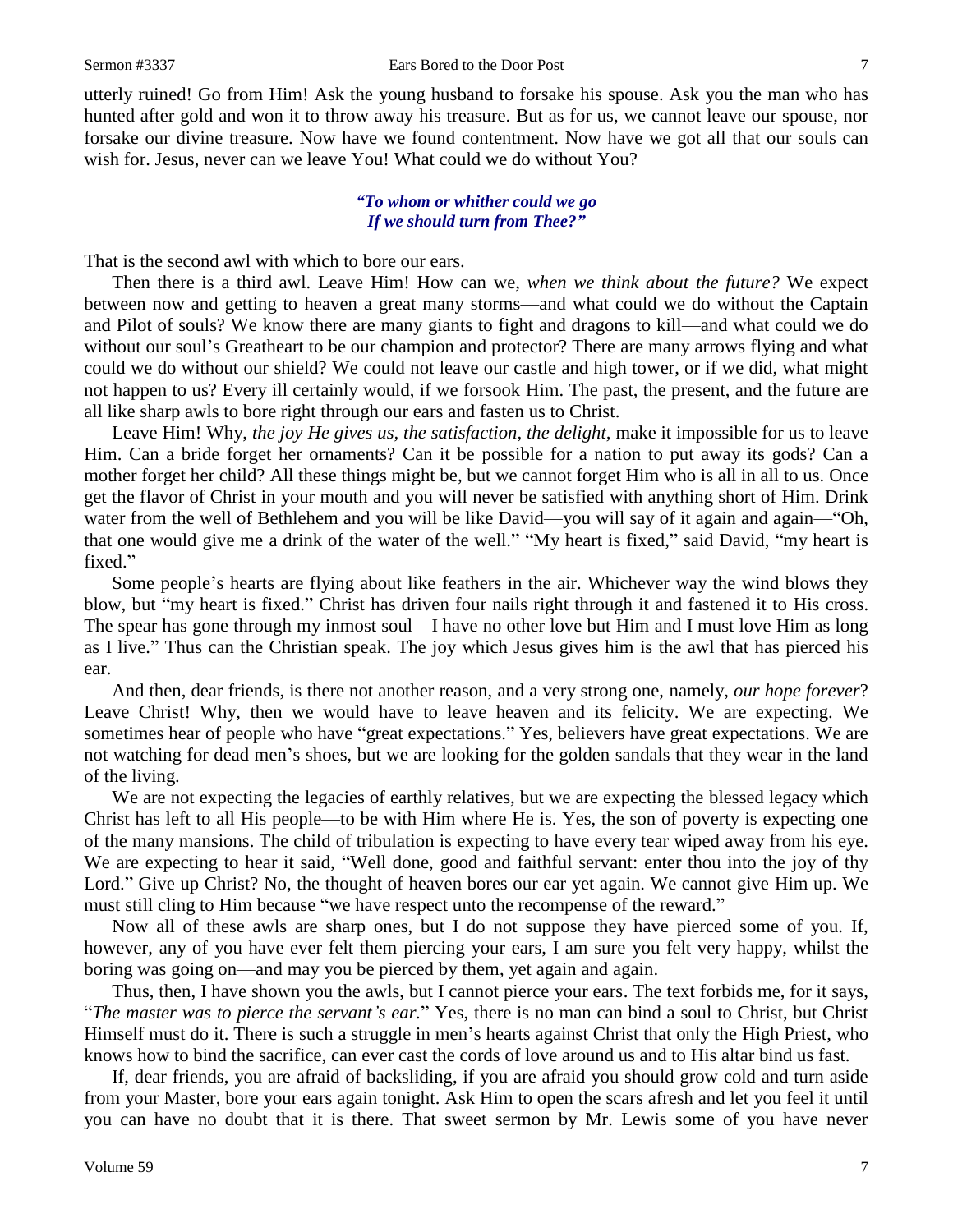forgotten—on the text—"I bear in my body the marks of the Lord Jesus." May you feel that you have had the Master boring your ears.

Now, just one word upon what is to be bored, namely, *the ear*. The boring of the ears was the emblem of obedience, for it is with the ear that the servant hears. The Christian, then, will be mainly God's servant through his ear. We hear God's will and therefore do it.

Some of you have ears that need a little opening, for you know some things to be your duty, and you profess to be God's servant, but you do not attend to them. Your ears, I hope, are bored, but you seem to have taken cold in them and you cannot hear the Master's voice. Some of you, for instance, know that as believers you ought to be baptized, but yet you shrink from it.

Others of you know you ought to be united with a Christian church. "They gave themselves first to the Lord, and afterwards to the saints by the word of God." "He that hath ears to hear, let him hear." The obedient servant only has to hear his Master's voice and he runs at once to do His bidding. "Oh," say you, "but it is not essential, sir." No, I know it is not. But still, if you keep a servant you do not expect her to say that what you tell her to do is "not essential."

Try your servant Mary tonight. Tell her to do something. She does not do it. You tell her again. She does not do it and she says to you, "But sir, remember it is not essential." You say to her, "I do not keep servants to argue points with me. If they will not do my bidding they must find another master."

Mind the Lord does not say this to you, for if a thing is His will, all that you have to do is to do it, asking no questions. I never heard of an angel in heaven asking God why he was ordered to do such and such a thing. They serve Him there without questioning—and so may His will be done by us on earth after the same fashion, "as it is done in heaven."

May you be like the high priests whose thumbs and toes were touched with blood, to show that their active powers were given to the service of God. And may you also be like those whose ears were touched with blood to show that you hear the Master's will, and that your thoughtful faculties are given to the attentive observation of what His mind is, that so the hands and the feet may be guided as to what you should do.

Lastly, I want you to notice that when the ear was bored, it was *bored to the door post in the presence of the judges.* It was not done in secret, in some back room. It was done in public, with witnesses present. If this man is going to devote himself to his master, he must be brought right out to the door post.

"Now then, your ear, sir. The awl must be driven right through it in the presence of spectators." And I think consecration to Christ is not a thing to be done in secret. You who love the Lord Jesus Christ own it! If you are His servants, wear His livery. If you are His servants, come out and profess to be so. Have your ears bored to the very door post, publicly, and openly avow yourselves to be on the Lord's side. He asks it and it is no more than He deserves. "He that confesseth me before men," says He, "him also will I confess before my Father who is in heaven."

I think this man might say, "My master's house is to be my dwelling place forever." I know some of us seem to have had our ears bored even to the posts of this very house of prayer. Some of you are never absent, whatever service there may be. If it were to rain, I do not know how much, I do not think it would thin this congregation much, for you love to come up to the house of God.

Well, the assembling of yourselves together will always, I hope, be a means of profit to you, and it is always a manifest indication of your retaining your service under the good Master. May you thus ever keep close to the posts of His door, and when He comes, may He find you like servants waiting at the door for their lord.

Now, are there any here tonight who would like to have their ears bored with the awls which I have mentioned? If so, I would say to them, "If your heart be right with God, and you are trusting in Jesus only, instead of making a resolution, offer a prayer and let this be the prayer—'Lord, while I live, and till I die, I desire to be Your servant to the utmost of my power. I desire to do Your will or to suffer it. I give myself up without reserve or limitation. All that I am, all that I have, I give up to You. Take me